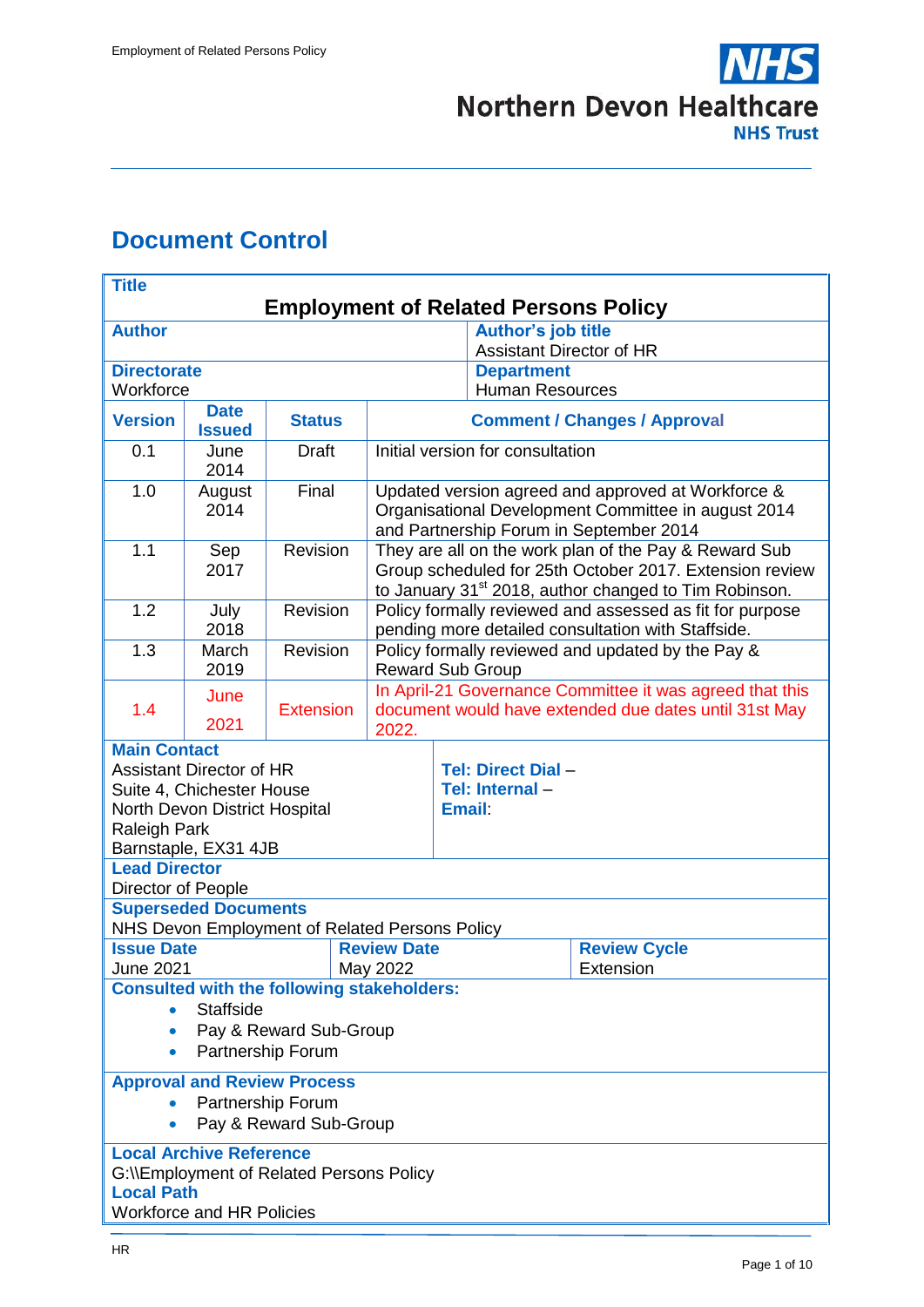

| <b>Filename</b><br><b>Employment of Related Persons Policy</b>                     |                                                                       |
|------------------------------------------------------------------------------------|-----------------------------------------------------------------------|
| <b>Policy categories for Trust's internal</b><br><b>website (Bob)</b><br><b>HR</b> | <b>Tags for Trust's internal website (Bob)</b><br>Family, Recruitment |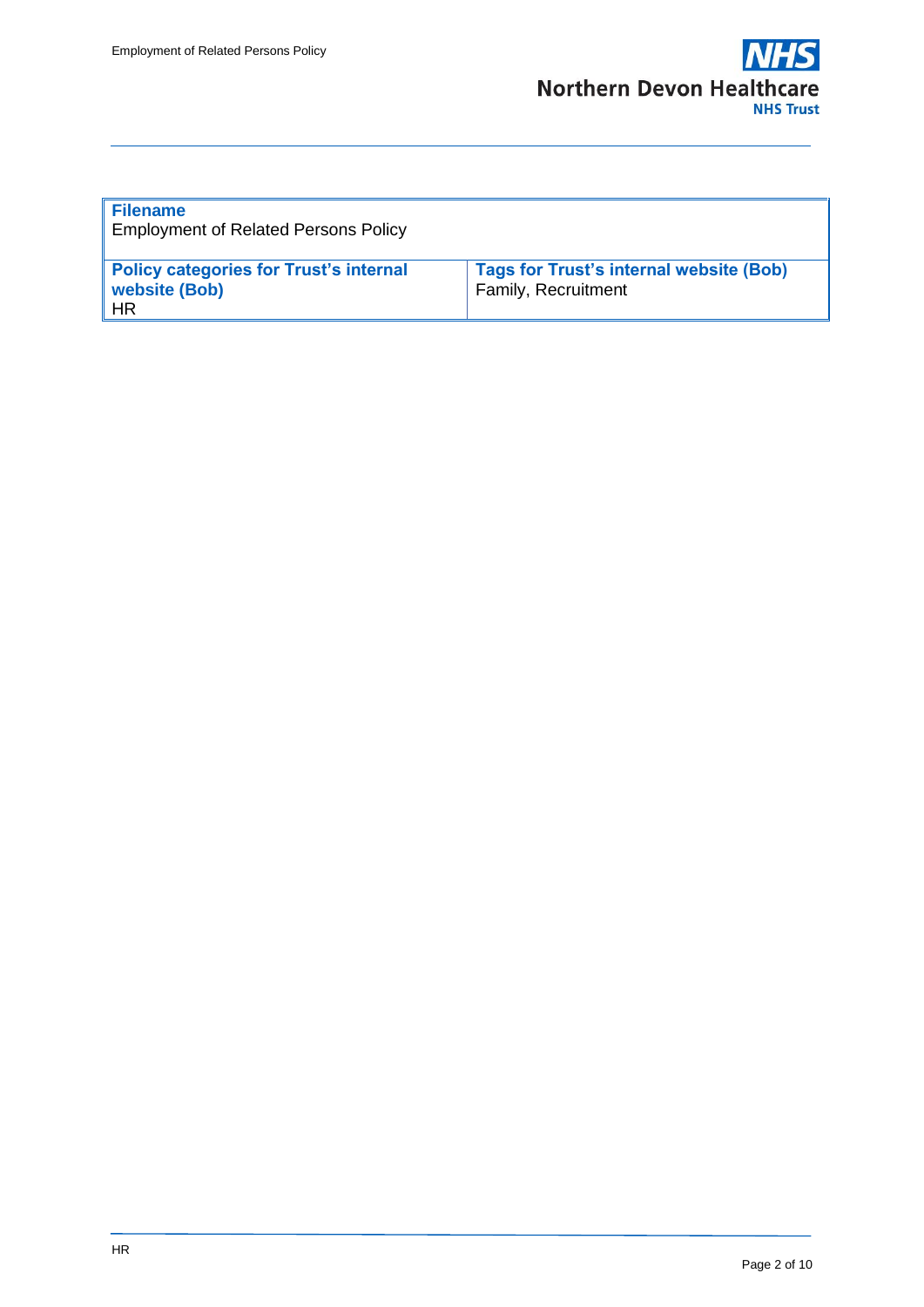

### **CONTENTS**

| 5. Employment of related persons within the same Team or Service  6  |  |
|----------------------------------------------------------------------|--|
|                                                                      |  |
|                                                                      |  |
|                                                                      |  |
| 9. Monitoring Compliance with and the Effectiveness of the Policy  9 |  |
|                                                                      |  |
|                                                                      |  |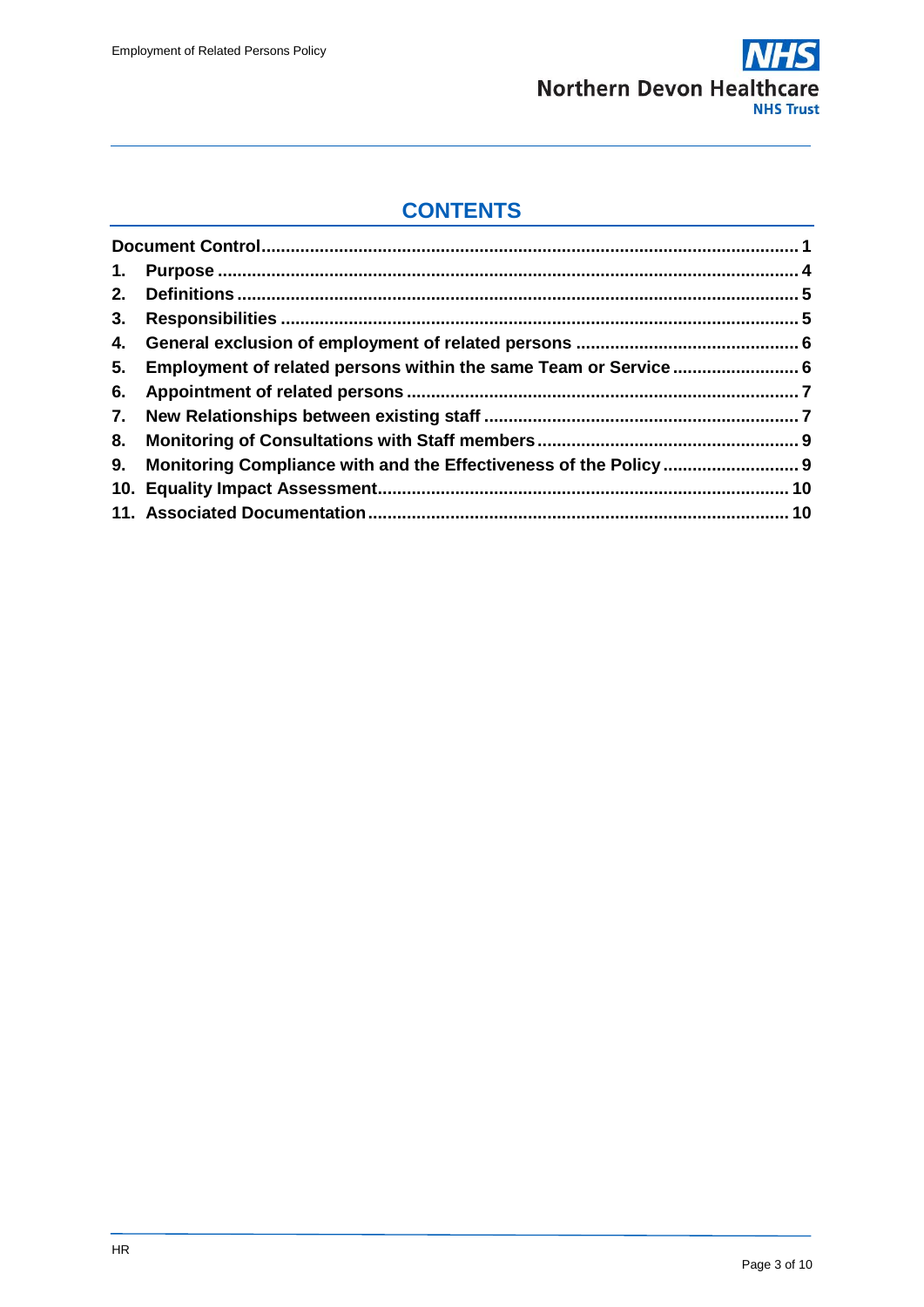

#### <span id="page-3-0"></span>**1. Purpose**

Northern Devon Healthcare NHS Trust (hereinafter referred to as the Trust), acknowledges that we already employ related persons, that related persons may apply for positions within the Trust and that existing employees may form attachments and become related.

The policy applies to all Trust staff including sessional, bank and casual staff; and covers the appointment; promotion and on-going employment of employees who are defined as a "Related Person" (see Section 2 for definitions).

As a large and complex organisation, there will inevitably be occasions when the Trust will be the employer of both partners in a marriage/relationship, or of very close relatives. Ordinarily this would be of little or no significance, but there are limited circumstances where it is of significance and, consequently, where serious difficulties could arise. In particular this will apply where there is a possibility of partners or close relatives working in posts which have a direct line management relationship, such that one would be involved in appointing, managing, counselling, appraising, disciplining etc., the other, or where both would be members of a management or clinical group with corporate responsibilities to the Trust. In such circumstances there is a potential for a division of loyalty which should be avoided wherever possible.

This policy details the Trust's approach to the employment of related persons to ensure that the procedure for the appointment, promotion and general management of employees are seen to be open and equitable.

Implementation of this policy aims:

- To protect individuals against potential claims of favouritism, where one has a supervisory or managerial responsibility for the other.
- To avoid individuals being in potential conflict of interest situation e.g. if one has information about service provision which may directly affect the other.
- To prevent potential situations in which other employees feel unable to speak openly and honestly in the presence of related persons or where employees consider or perceive that the related persons are having an adverse impact on their own employment or working environment.
- To avoid the potential for individuals to claim unfair treatment in terms of employment practice.
- To provide clarity for managers and employees about where they may and may not have 'related persons' working together.
- To protect individuals from allegations surrounding conflict of interest, inappropriate duties within the discipline and grievance procedures and from use of signatures and countersignatures in budgeting and medicines dispensing.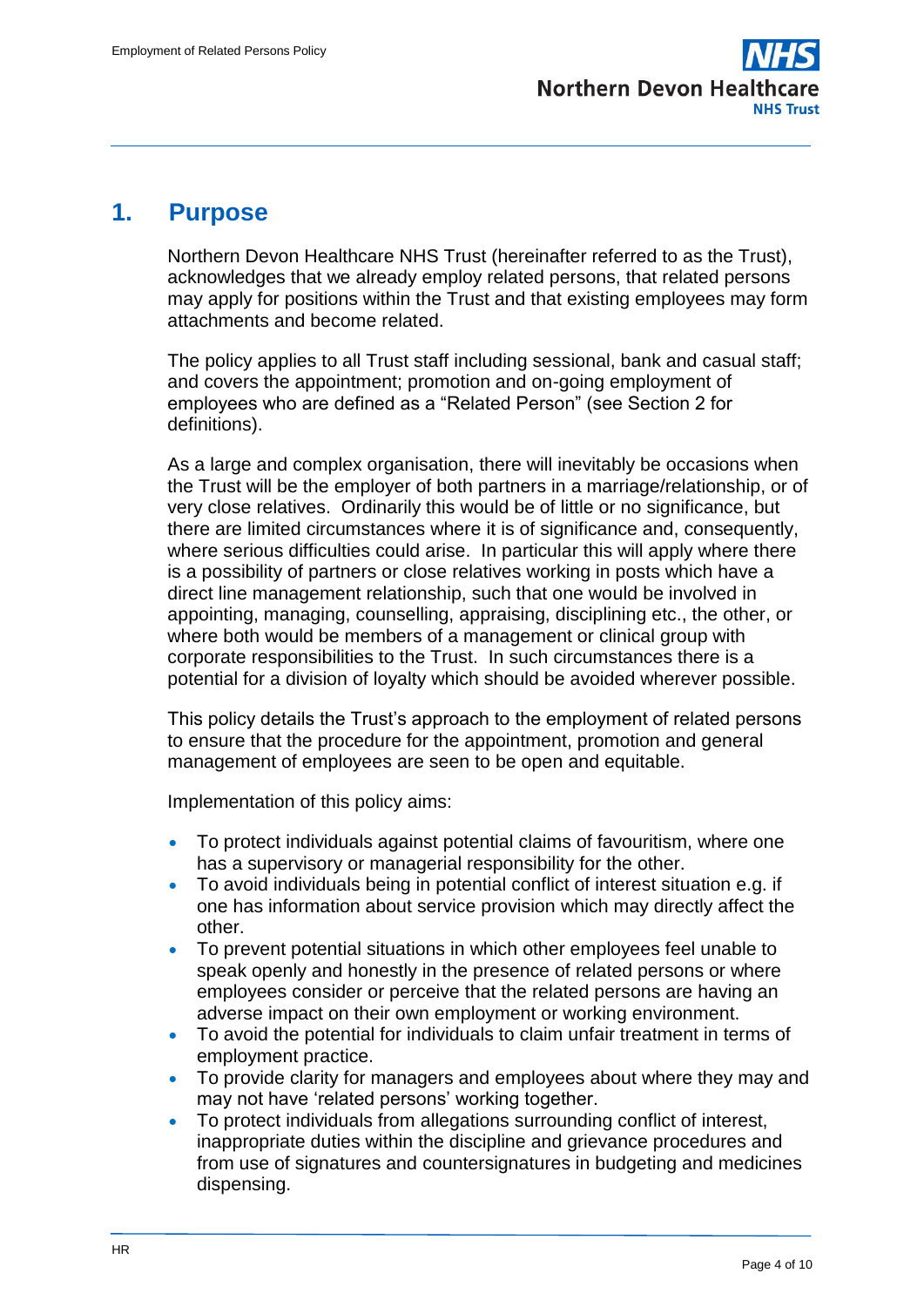

### <span id="page-4-0"></span>**2. Definitions**

### **Related Persons**

**2.1.** Related persons are those who have had, have or who develop a close personal relationship whilst working together.

For the purposes of this policy a related person is defined as:

- Marriage
- Civil partnerships
- Parents, including in-laws and step parents, adoptive parents, guardians and special guardians
- Children including in-laws and step children, fostered and adopted children
- Brother(s) and sister(s) including in-laws and step brothers and/or sisters
- Grandparents and grandchildren
- Partners and/or co-habitees including same sex relationships
- Aunts, uncles, cousins
- Staff in an on-going relationship (to include people in a relationship, but not necessarily co-habitees)
- **Carers**

#### **Close Friend**

- **2.2.** For the purposes of this policy a close friend is defined as:
	- Anyone who an employee may have a particularly close relationship with, not just a partner or co-habitee

Advice can be sought from HR as required on the interpretation of these definitions.

# <span id="page-4-1"></span>**3. Responsibilities**

#### **Role & Responsibilities of Managers**

**3.1.** Managers must not make or be party to a recruitment process or decision pertaining to a related person or close friend.

If a near relative or close friend is being considered, the existing member(s) of staff should not justify the need for the appointment, canvas on the candidate's behalf, select the appointee or directly supervise the appointee.

Where the employment of related persons has been permitted in line with this policy, managers must ensure that all disciplinary, capability and grievance procedures or other investigation processes are conducted fairly so that a related person does not investigate or judge their relative or partner.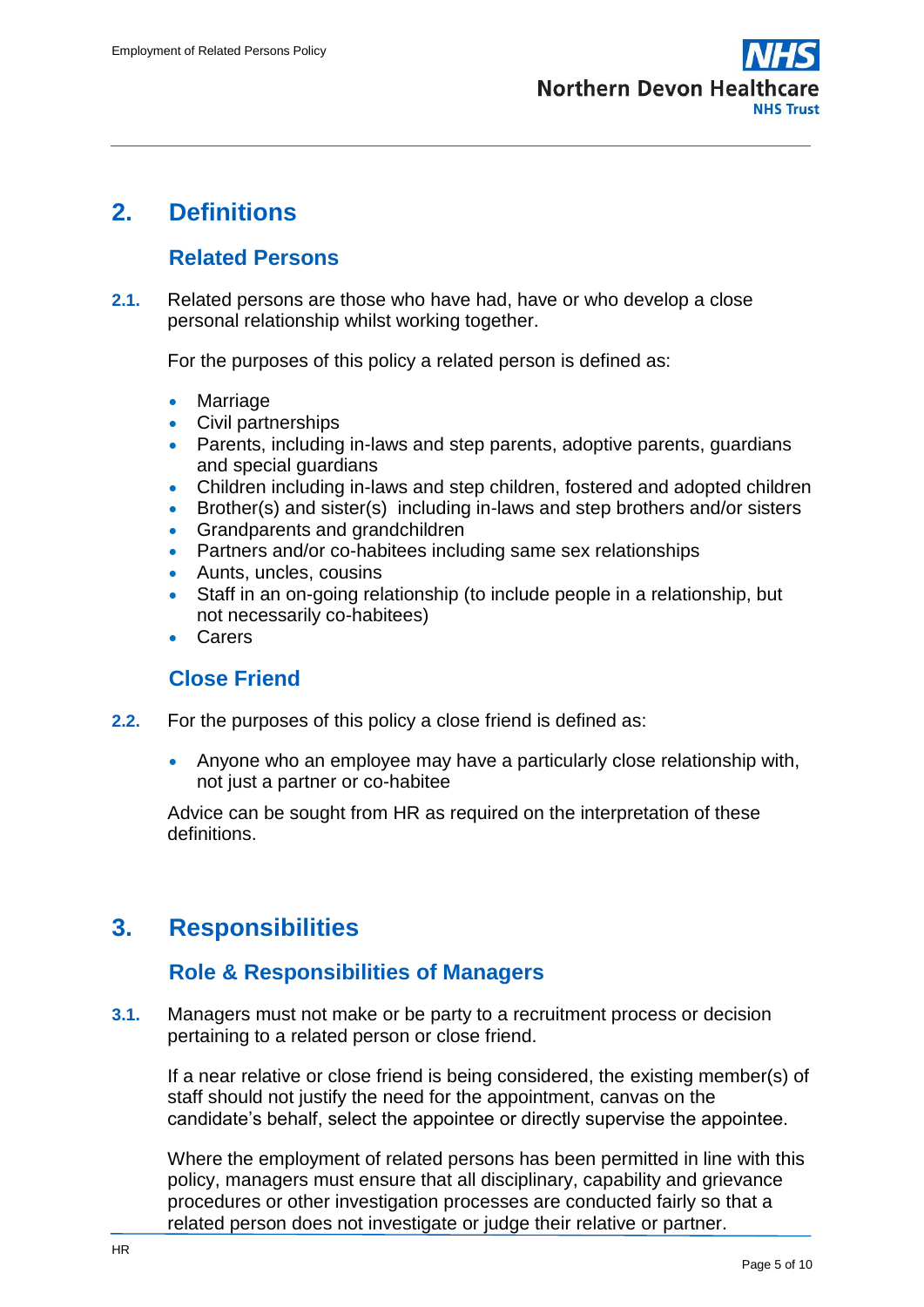Where employees' circumstances change which result in two existing employees coming within the remit of this policy, the manager must meet with the individuals to assess the potential for conflict of interest and bring this to the attention of the Director of People.

If in doubt over whether a conflict of interest exists, managers should seek advice from the HR Operations Team.

### **Role & Responsibilities of Employees**

**3.2.** To advise their line manager of any change in situation which results in them working with a related person as described in this policy.

To advise their line manager of any change in situation that could potentially result in a breach of this policy at the earliest point.

Where the above applies, to be flexible in moving to an alternative team or service.

If in doubt over whether a conflict of interest exists, staff should contact their line manager for further guidance. The manager may then seek advice from the HR Operations Team. A failure to notify has the potential to be viewed as misconduct.

To understand that breaching the policy may result in formal disciplinary action.

# <span id="page-5-0"></span>**4. General exclusion of employment of related persons**

In order to demonstrate just and equal treatment of all employees, a person shall not be appointed to any position which would result in direct or indirect line management between themselves and another employee as defined in Section 2. Indirect management refers to management responsibilities through the line management chain.

Exceptions to this can only be authorised with written consent from the Director of People, or as necessary by the Chief Executive.

### <span id="page-5-1"></span>**5. Employment of related persons within the same Team or Service**

Related persons may be employed within the same team or service, for example within a Directorate, provided that point 4 above applies i.e. it is notified and authorised.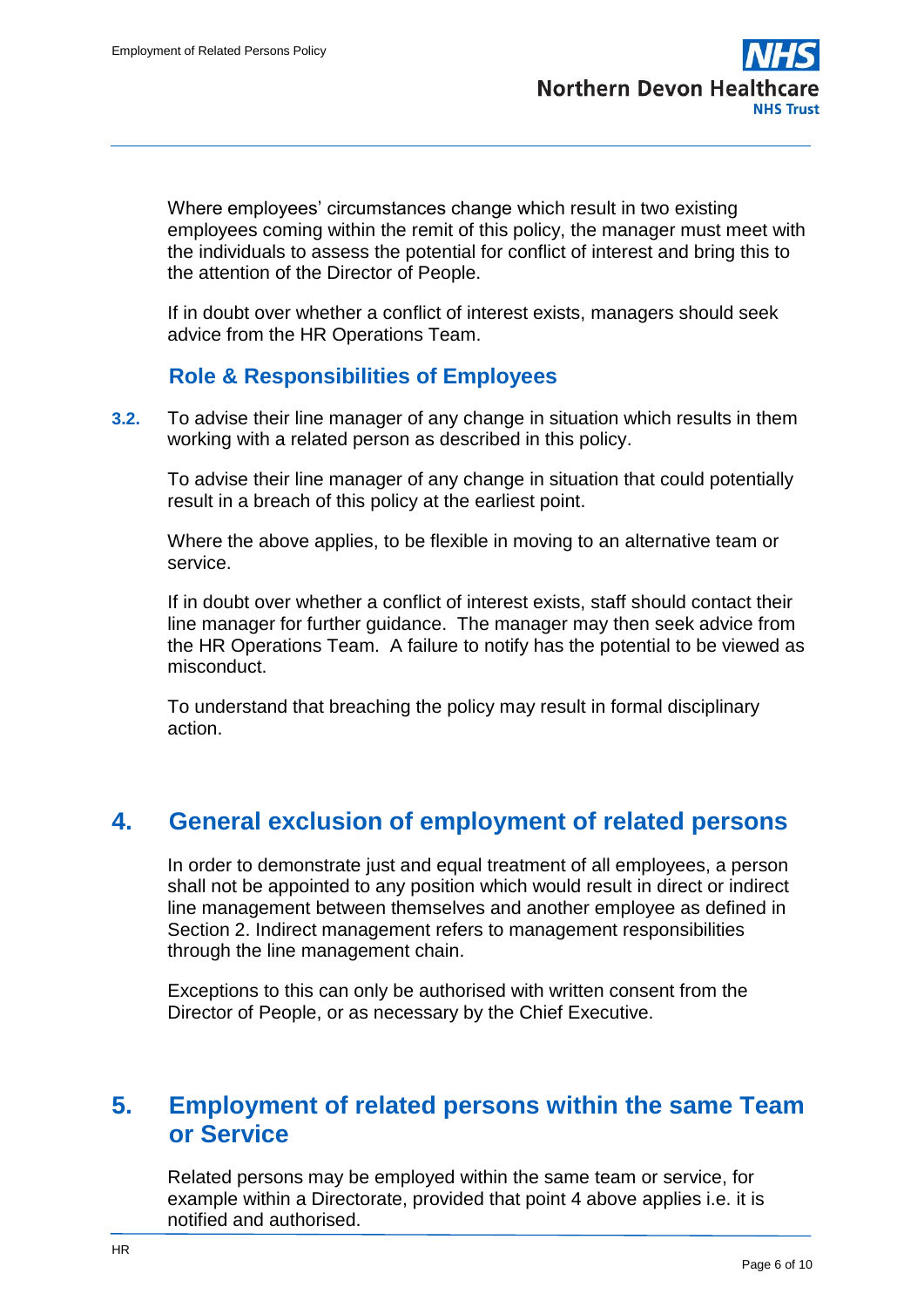Where employment of related persons in the same team has been authorised the following procedures must apply:

- Budget signatories must be independent
- Medication signatories must be independent
- At no time should a person manage or lead any HR procedure that will involve a related person or close friend. Examples include grievance, discipline, sickness absence management, capability, recruitment, supervision, appraisal and redeployment.

## <span id="page-6-0"></span>**6. Appointment of related persons**

Any person occupying a post where they could influence the appointment of a related person or close friend (as defined by this policy) must declare an interest at the time the application is made and take no further part in the recruitment process. They must not engage in any canvassing on behalf of the related person. Any such actions could lead to the immediate disqualification of the candidate and may lead to disciplinary action being taken against the canvasser.

Failure on the part of the candidate to declare that they are a related person to an existing employee (as defined above) may lead to disqualification of the candidate, or disciplinary action.

# <span id="page-6-1"></span>**7. New Relationships between existing staff**

On being advised of, or becoming aware of, any change in situation which results in an employee working with a related person, line managers should firstly meet with the employees to ascertain:

- how the working relationship may be affected:
- any actual, perceived or potential conflict of loyalty and/or interest, and if eliminating any conflict of interest would unreasonably disadvantage either member of staff;
- whether the relationship could be perceived as providing an unfair advantage as a result of the overlap of a personal and professional relationship;
- whether the relationship could compromise confidentiality / reporting;
- whether there is disparity in the level of seniority, by reference to pay banding, of the individuals in the personal relationship, and if so protect the employment of the individual in the lower pay band;
- if the relationship is in direct breach of this policy e.g. working in the same ward.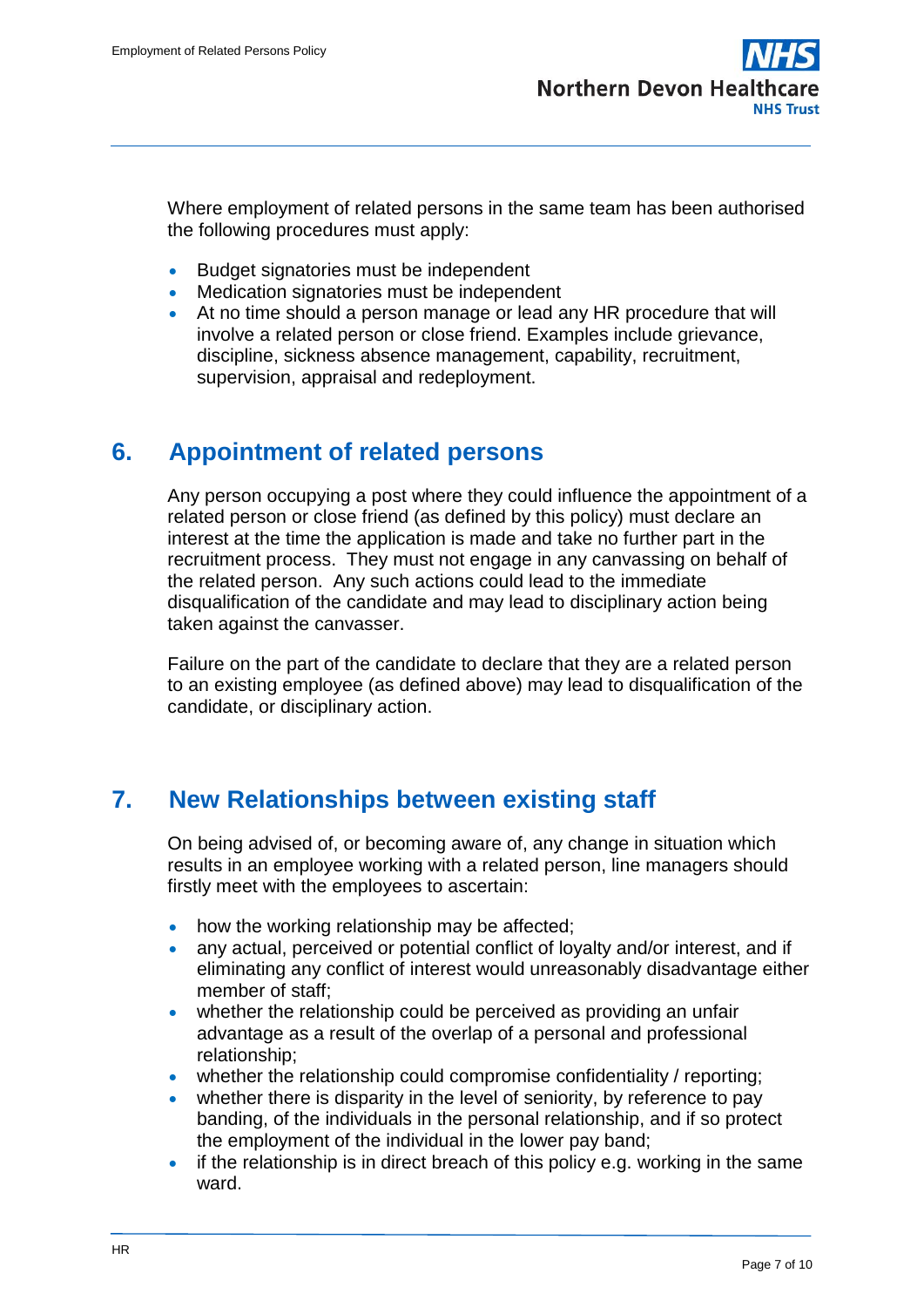

The line manager should also bring the relationship to the attention of the Director of People

Staff are encouraged to socialise and to develop professional relationships in the workplace, provided that these relationships do not interfere with the work performance of either individual or with the effective functioning of the workplace. Staff who engage in personal relationships (including romantic and sexual relationships) should be aware of their professional responsibilities and will be responsible for assuring that the relationship does not raise concerns about clinical practice, priorities, use of resources, favouritism, bias, ethics and conflict of interest.

Romantic and sexual relationships between staff members, where one individual has influence or control over the other's conditions of employment are inappropriate.

Additionally, colleagues of equal status, engaging in a romantic/sexual relationship should not work together in any circumstance whereby a conflict of interest, breach of confidentiality or unfair advantage may be perceived to be gained from the overlap of a personal and professional relationship. These relationships may ultimately result in conflict or difficulties in the workplace. If such a relationship currently exists or develops it must be disclosed as follows:

- The emphasis is on the individuals themselves to disclose their relationship if there is any perceived conflict.
- The member of staff who has influence or control over the other's conditions of employment has an obligation to disclose the relationship to the Line/Operational Manager/Director.
- The other member of staff involved in the relationship is also encouraged to disclose the relationship to their Line/Operational Manager or Director. If their Line/Operational Manager/Director is the person with whom they are involved, they are advised to seek advice from the HR Operations Team.
- Failure to disclose by either party may be deemed as misconduct and will be investigated accordingly.

In the event of a conflict of interest arising or being perceived, the line manager must take immediate action to ensure that departmental processes are not compromised and that all processes and procedures are fairly and properly carried out.

The following are actions which may be considered:

- Where possible, change reporting arrangements to resolve the conflict
- Where staff are employed in the same team, consider the appropriateness of moving one or both members of staff to a nearby team/ward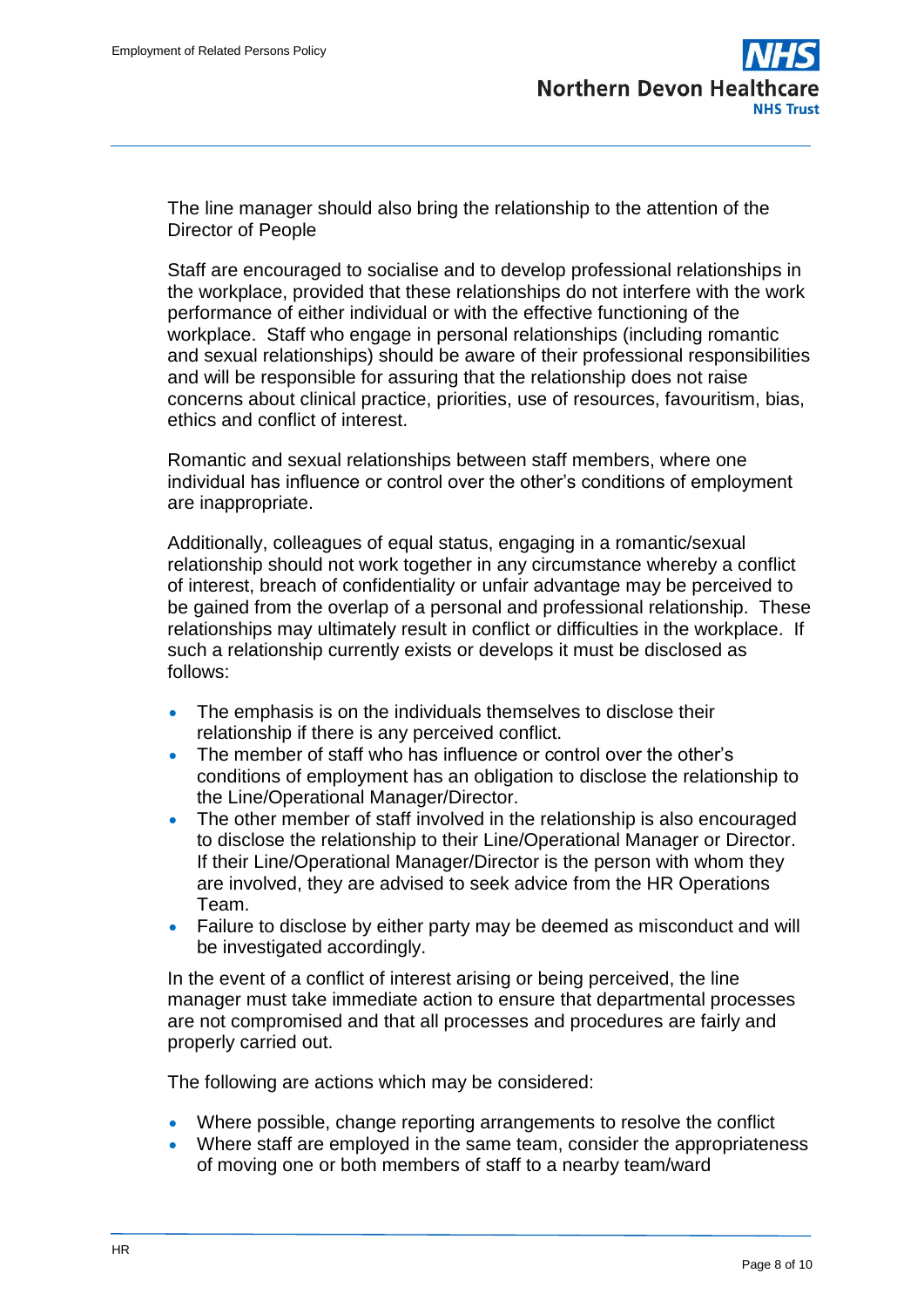- Where possible, consider reviewing whether working patterns could be adapted so related employees do not work on the same shifts or at the same time. This needs to be considered in line with the needs of the service and the potential impact on other staff.
- Where none of the above are possible consider redeployment of one or both individuals to different team(s) or department(s).

Where there is a direct conflict e.g. related persons employed on the same ward, and approval for this to continue has been declined, then redeployment for one or both employees must be considered. In these cases advice should be sought from the HR Operations Team.

Where attempts to redeploy either party have not been successful, and a direct conflict of interest is in place, the Trust reserves the right to compulsorily redeploy one or both employees. There will not be any entitlement to pay protection or excess travel payments on redeployment.

Any measures put in place to reduce any conflict will be subject to review if required, for example if a concern is being raised about the relationship.

### <span id="page-8-0"></span>**8. Monitoring of Consultations with Staff members**

All consultations should be documented as follows:

- Information received from the individuals
- Potential conflicts which were discussed
- Steps taken to avoid and eliminate the potential conflicts
- How and when the manager will review the action
- Details of any necessary and appropriate disclosures, which were made to other managers/HR
- All documentation must be kept secure within the personal files of the individuals involved in the relationship.

### <span id="page-8-1"></span>**9. Monitoring Compliance with and the Effectiveness of the Policy**

#### **Standards/ Key Performance Indicators**

- **9.1.** Key performance indicators comprise:
	- The number of instances of disciplinary action being taken as a result of breach of this policy.